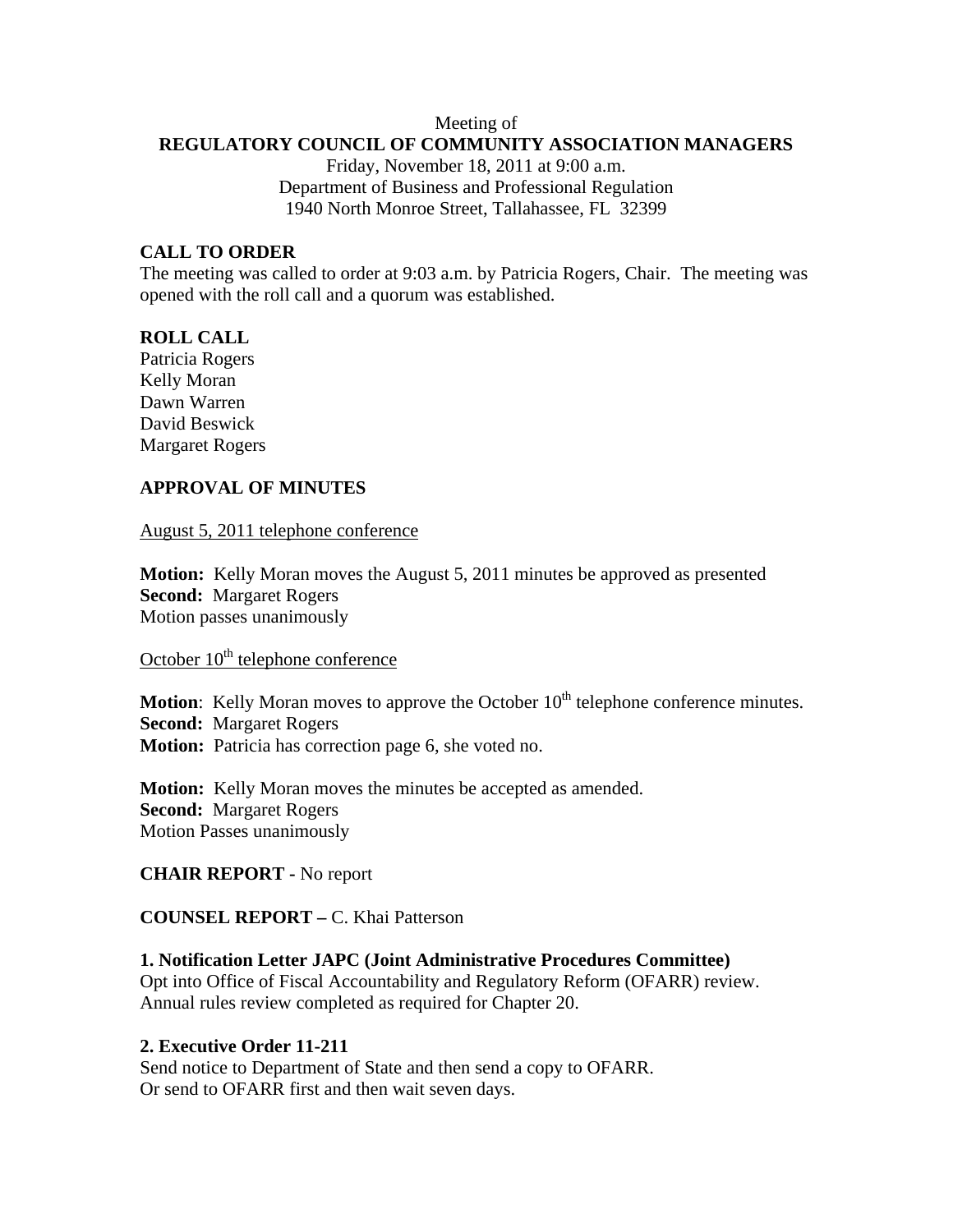**Motion**: Kelly Moran moves to advise OFARR seven days in advance. **Second**: David Beswick Motion passes unanimously

### **PROSECUTING ATTORNEY'S REPORT** – C. Erica White and Elizabeth Henderson

C. Erica White has 194 cases. Elizabeth Henderson has 170.

High number of cases due to duplicative complaints (CAM and CAM Firm) and an overall larger number of complaints received.

## **EXECUTIVE DIRECTOR REPORT** – Anthony "Tony" Spivey

### **1. Financial Statements**

Operating Account Balance  $= (-\$114,232)$ Unlicensed Activity Balance = \$107,209

## **COUNCIL DISCUSSION TOPICS**

### **1. Dennis Warren Letter**

In October, The council asked that this be placed back on the agenda for discussion Some of it has been addressed.

Deputy Secretary Tim Vaccaro will be here to discuss web content. We can defer until later this morning.

(Skipped to Topic 4 until Department staff arrived for Topic 2 & Topic 3)

### **4. Management experience of expert witnesses**

Kelly Moran: Asked if the council could adopt a policy regulating minimum requirements to be an expert witness.

Khai Patterson: You have to feel comfortable with the probable cause that is within their domain to know when and how to use the expert witnesses.

Erica White: Given the case load of the number of cases that go to DOAH, two expert witnesses are enough. Only two cases went to DOAH last year.

Erica White: Counsel does have some discretion in choosing expert witnesses and most cases do not go to formal hearing where they are required.

Tony Spivey Introduced: Tim Vaccaro, Deputy Secretary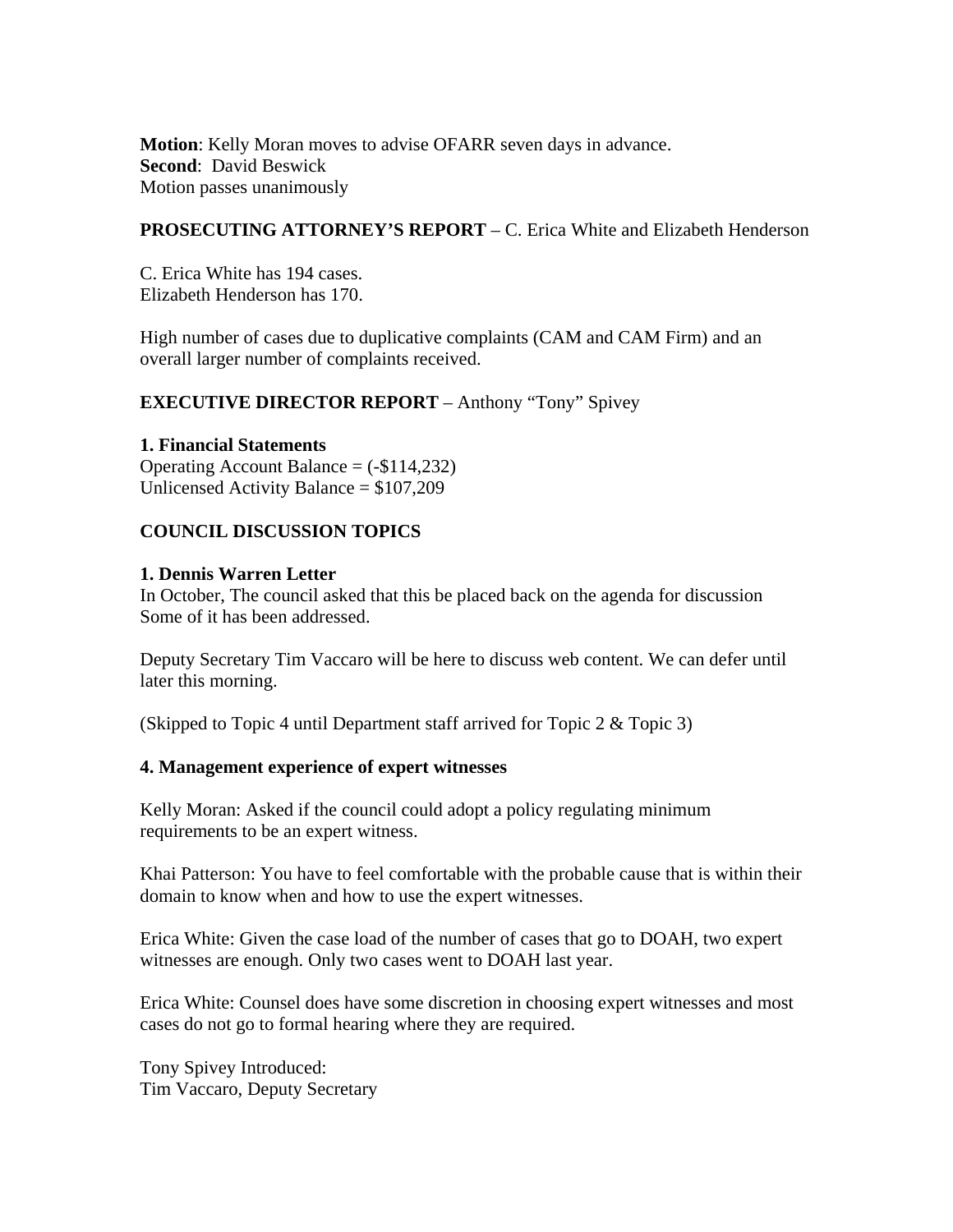G.W. Harrell, Division Director Tim Nungesser, Legislative Affairs Director

## **2. Legislative issues/update -** Tim Nungesser

The Department has four main initiatives this session.

1. Military fee waiver, for all members within 24 months, we waive their licensure fee.

- 2. Send renewal notices via email.
- 3. Cap continuing education to one cycle.

4. Allow a licensee to go from an active to inactive and back to inactive to allow licensees to work when they have the work.

Maggie Rogers: added she would like to see the Department and the Governor support legislation that allowed the CAM Council to be a Board.

Tim Nungesser: He would take a look at it.

Tim Vaccaro: added that all requests go to the Governor's office. We may take 50 proposals and may get the go ahead for 20. Anything is subject to the approval of the Governor's office.

Maggie Rogers: would appreciate the Department's support toward making the CAM Council a Board.

Dawn Warren: asked for DBPR to please take a look at the issue as well.

### **3. Discussion of Web content -** Deputy Secretary Tim Vaccaro

Deputy Secretary Vaccaro: Power point presentation of the Department's website on steps to verify a license and check complaints. If complaints were closed with a finding of no probable cause, it will no longer show on the website. All complaints against CAMs are public record and available to the public through a public records request. We are still providing that information and in some cases can email the information with no charge for the request. If the individual wants copies of documents, there is a charge per the public records request process.

Citizens can contact Jennifer Ganey with the Department's Office of Open Government or through public records email addresses available on the website.

Ultimately the decision was made that given the economic climate in the country, we need to try to afford people the opportunity to find jobs and get to work. So we did decide to go ahead and make some changes to the website while still protecting the public. We still acknowledge that all CAM complaints are public record.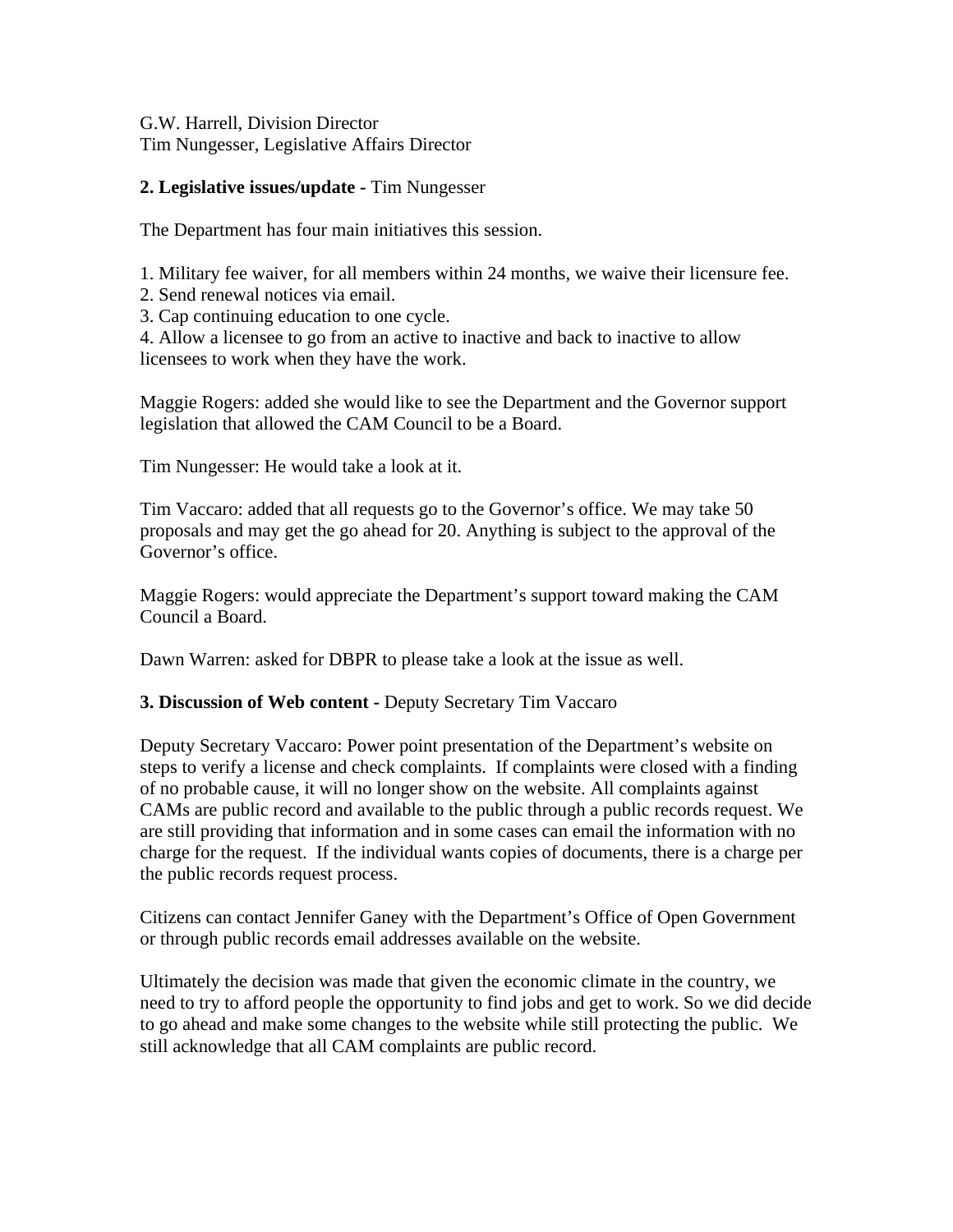The Council believes this adequately addresses the problem. There is a way to submit an anonymous complaint. But nothing is on the web until a violation is found. If a violation is found, it is on the record.

Caller, Mr. William Coliani: What degree does a violation revoke or cancels a license?

Erica White: In the rules there is a graduated violation process, so if a licensee has recurring violations it depends on the severity of the violation. Typically, licenses are not revoked in the first offense unless it is a significant financial crime.

**Motion:** Kelly Moran moved that the web content has been addressed adequately with regard to CAM complaints by the Department to the satisfaction of the Council in response to the Dennis Warren's letter. **Second:** David Beswick Motion passes 4-0 Dawn Warren abstained, due to conflict of interest.

## **5. Definition of gross misconduct**

Council asked it be placed back on the agendas for further discussion.

Counsel, Khai Patterson: Definition of gross misconduct.

"There is no actual legal definition of gross misconduct. Former Counsel David Flynn pulled each item under the legal definition of gross—"anything that is flagrant or extreme especially in badness or offensiveness or consisting of an overall toll exclusive of deduction." Misconduct is deliberate or wanton violation of standards of conduct by a government official. Wrongful behavior and an attorney's violation of the standards set forth in professional conduct. Also pulled a definition that is similar gross negligence or carelessness which is a conscious violation of people's rights to safety, gross or reckless disregard for the safety or the lives of others and is so great it appears to be a conscious violation of other people's rights to safety. Counsel also included a definition of official misconduct which is improper and or illegal acts by a public official which violate his or her duty to follow the law or act on behalf of the public good."

Khai Patterson: If you use the word intent it will be almost impossible for your prosecutor to be successful in proving intent.

Elizabeth Henderson: I agree with Ms. Patterson in the terms of that any inclusion in the gross misconduct definition with makes it much, much harder to prove. I prefer when I have the opportunity to proceed with a fraud based or negligence based. I prefer to proceed under the negligence based statute. Proving intent is much tougher than proving a standard that was not met.

Patricia Rogers, Chair: I am not as concerned with the legal part as telling a CAM out three what gross negligence or gross misconduct is. They need to understand what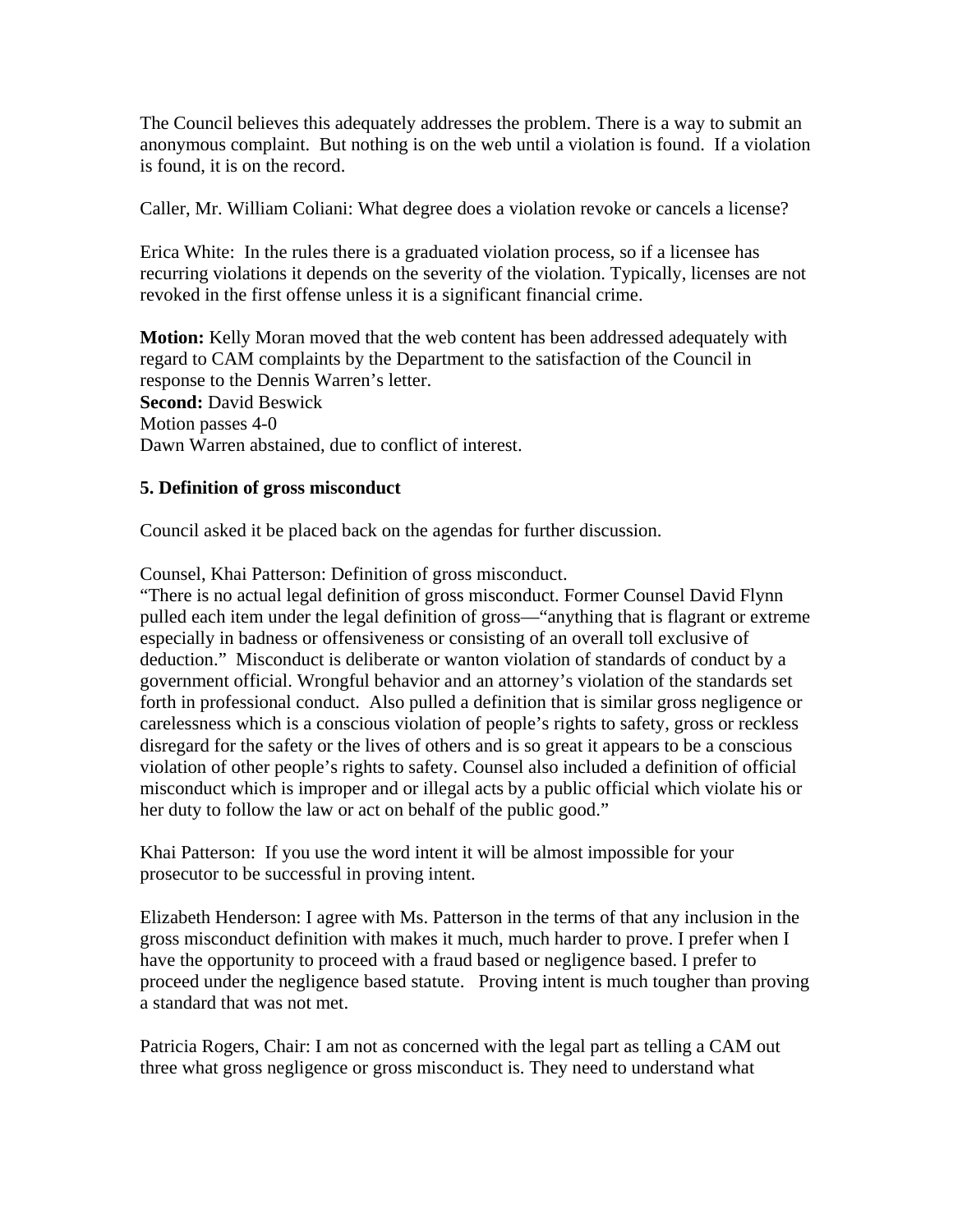standards they should be following. There needs to be a broader education which tells them that if they do xxx, they could be committing gross misconduct.

Maggie Rogers: I agree, but don't tie the hands of your prosecutors.

Dawn Warren: It should not say "gross" That is the problem.

**Motion:** Maggie Rogers moved that we send a letter the schools a request to emphasize the 2013 legislative updates professional standards to licensees. **Second**: Kelly Moran.

**Amendment**: Kelly Moran amended the motion asking that the letter go to pre-licensure providers and include in the pre-licensure courses a review if the professional standards of licensing.

**Motion:** Dawn Warren moves the amendment **Second**: Kelly Moran The amendment carries 5-0 On the motion as amended passes 5-0

Suzanne Lee from the Bureau of Education and Testing (BET) commented: pre-licensure course certain criteria. We can send letters out asking them to meet this but because, it is not required, we can only send the letter and remind them of that focus.

Anthony Spivey will draft a letter for Chairman Roger's review.

## **6. Rule 61E14-4.001(3)(a) - Continuing Education Renewal requirements**

A question brought up by a few of the providers.

Suzanne Lee: Legislation has July 1 and October 1. Enacting dates. Most recent years it was primarily July  $1<sup>st</sup>$ .

Suzanne Lee recommended a mid-point letter 90 days prior to the end of that Legislative Update period.

**Motion:** to research and draft a letter reminding the education providers to use the proper legal update language. **Second:** Dawn Warren The motion passed unanimously

### **7. Discussion of professional standards from other sates.**

Lisa Kirkland Osteen: presentation of comparison of CAM laws from other states, including Florida, Nevada, Illinois and Virginia which are regarded by the industry as the strongest regulatory models.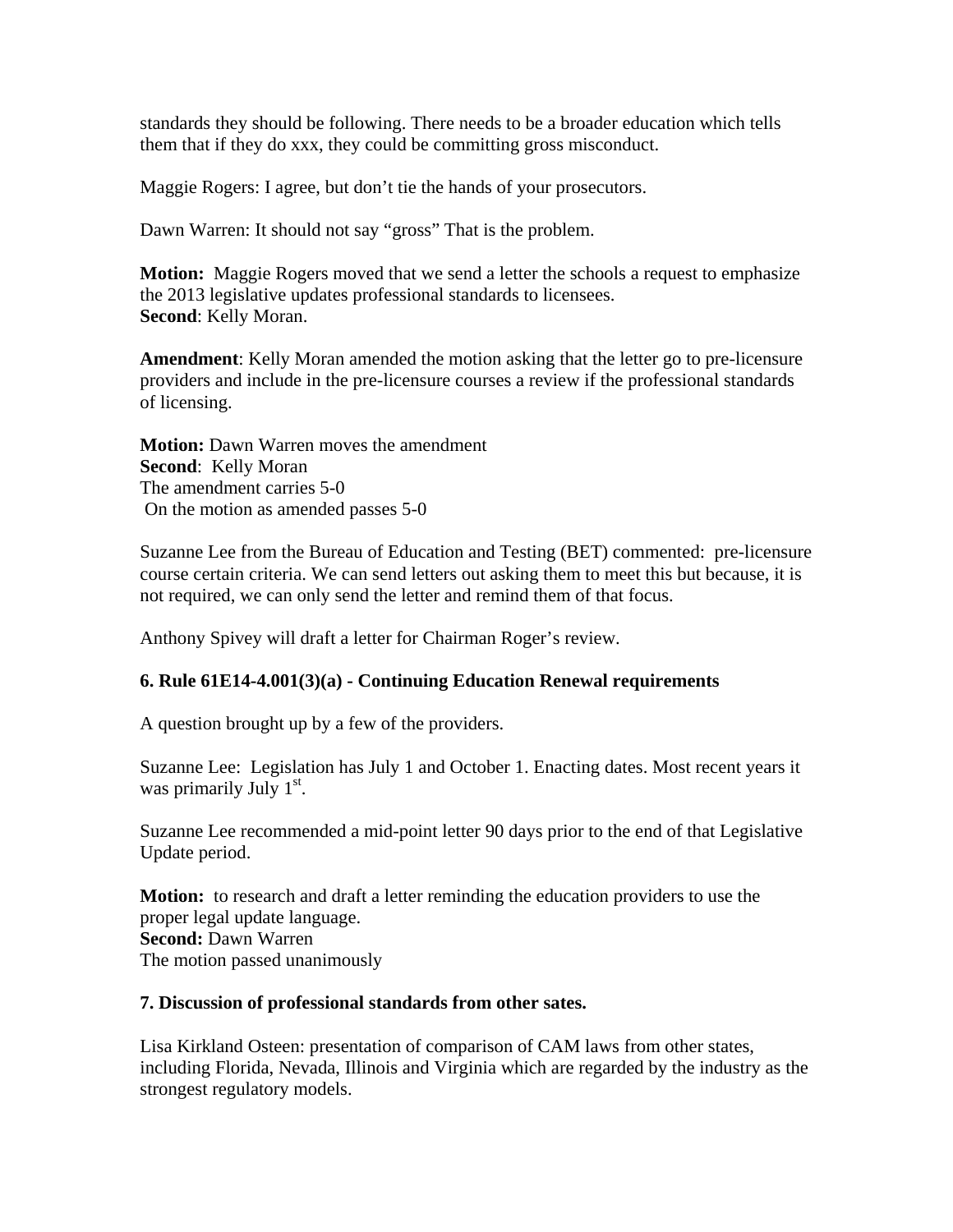Kelly Moran: provided copies of CAM statutes from other states Community Managers Professional Standards.

**Motion**: Kelly Moran moves that the council members review the standards of professional conduct, disciplinary actions and any statutes and rules we should consider and submit their recommendations to the Executive Director by January  $15<sup>th</sup>$ . The matter shall be placed on the next conference call agenda. **Second:** Maggie Rogers Motion passes unanimously.

### **8. CAM Public Information Brochures Update**

Maggie Rogers: Can we require or request that this be placed on the bulletin board of every condo?

**Motion**: Kelly Moran: Our CAM and Professional Standards brochure should be placed in pdf form on our website for download. Also mail a copy to every active licensee and active management company and ask them to display them. It may be necessary because of costs to email them.

**Second:** Maggie Rogers Passes unanimously

### **NEW BUSINESS**

Tony Spivey: The Council needs to decide if there will be a phone line at each live meeting.

**Motion:** Maggie Rogers so moves. **Second:** David Beswick seconds

### **Letter from Graham Cook**

Tony Spivey explained that Mr. Cook's letter states he does not think the required 18 hours is enough for a licensed CAM to do his job.

Kelly Moran: While we agree with Mr. Cook that 18 hours is not enough continuing education for CAMs, however based on the current economy in Florida we will not be able to take any action and we will keep this in mind for the future.

Patricia Rogers, Chair: directed Tony Spivey to respond, again, to Mr. Cook and express the current opinion of the Council.

### **FUTURE MEETING DATES**:

February 3, 2012